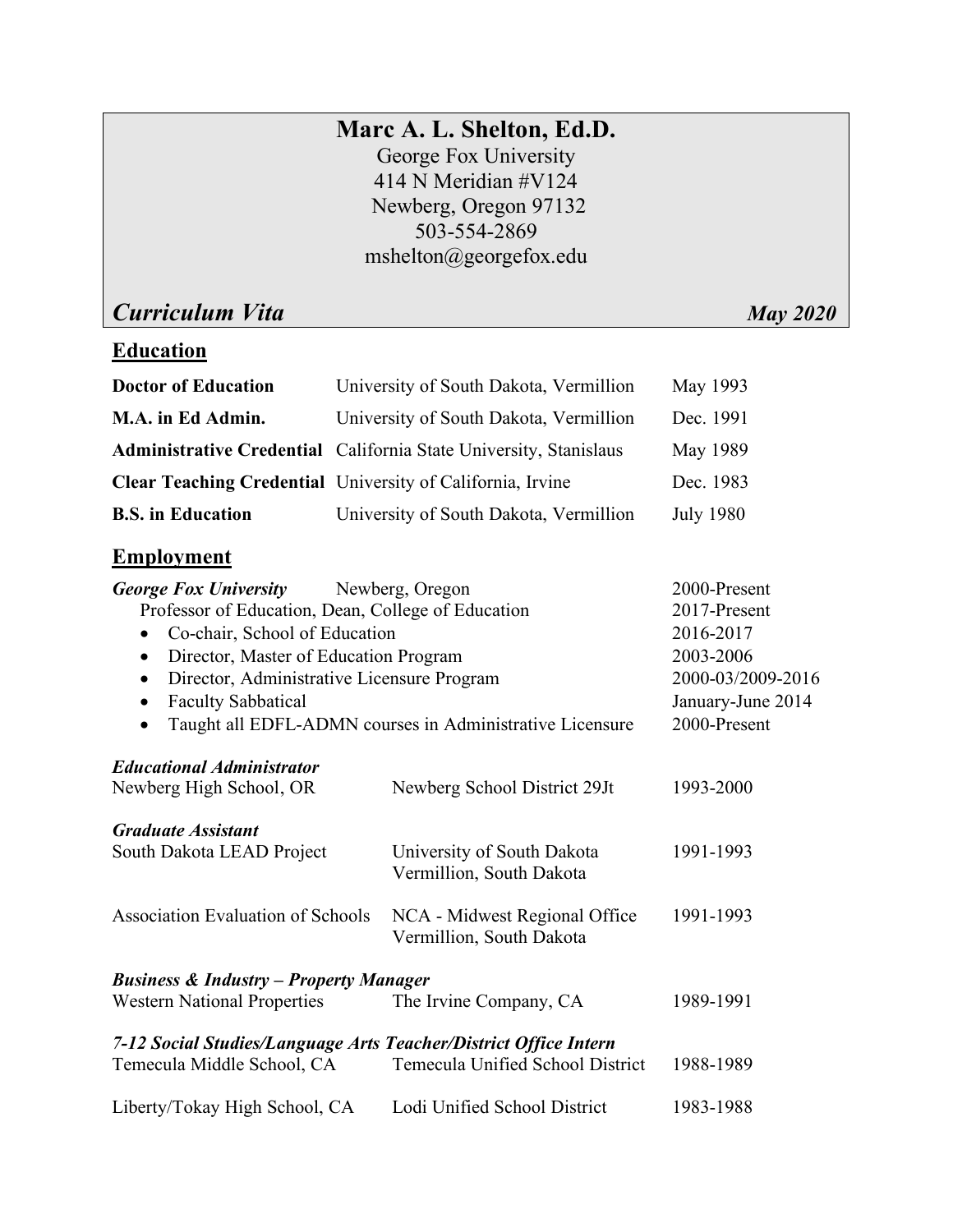### **Professional Publications, Presentations, Grants, & Committees**

#### *Publications – focus topics: teacher leadership, collaboration & leader preparation*

- Wells, C., Shelton, M., & Marshall, R. (2013). *Developing a national perspective: Educational leadership conceptualizing teacher leadership programs*. [NCPEA National Policy Brief]. Ypsilanti, MI: National Council of Professors of Educational Administration (NCPEA) Press – Eastern Michigan University.
- Wells, C., Shelton, M., & Marshall, R. (2012). *Developing a national perspective: Educational leadership conceptualizing teacher leadership programs*. [National Position Paper]. Ypsilanti, MI: National Council of Professors of Educational Administration (NCPEA) Publications – Eastern Michigan University.
- Shelton, M. (2012). Discernment. In A. L. Dee & G. C. Tiffin (Eds.). *Faithful education: Themes and values for teaching, learning, and leading*. Eugene, OR: Wipf *and* Stock Publishers, PICKWICK Publications.
- Badley, K., & Shelton, M. (2011). *Assessing scholarship in the school: High expectations and high commitment*. [White Paper]. Newberg, OR: George Fox University – School of Education.
- Shelton, M., Weitzel, B., Sherman, K., & McMahan, L. (2011). *A decade of work: Shaping instructional leadership for equity*. [Executive Summary]. Portland, OR: Education Northwest – Oregon Leadership Network (OLN) and Wallace Foundation.
- Shelton, M., Weitzel, B., Sherman, K., & McMahan, L. (2010). *A decade of work: Data from shaping instructional leadership for equity*. [White Paper]. Portland, OR: Education Northwest – Oregon Leadership Network (OLN) and Wallace Foundation.
- Carr, C., Shelton, M., Aguilera, D., McCullum, P., Weitzel, B., & Plinski, C. (2009). *The measure of student proficiency and cultural competence in Oregon leadership preparation programs*. [White Paper]. Salem, OR: Oregon Department of Education – Oregon Leadership Network (OLN) and Wallace Foundation.
- Carr, C., Aguilera, D., Shelton, M., Flad, D., Howser, M., & Cathers, S. (2009). *The landscape of leader preparation, evaluation, and development in Oregon's schools*. [White Paper]. Salem, OR: Oregon Department of Education – Oregon Leadership Network (OLN) and Wallace Foundation.
- Shelton, M., Birky, V. D., & Headley, W. S. (2008). Encouraging teacher leaders. In W. K. Hoy & M. DiPaola (Eds.), *Improving schools: Studies in leadership and culture: Vol. 7. Research*  and theory in educational leadership (7<sup>th</sup> ed., pp. 169-191). Charlotte, N.C. Information Age.
- Shelton, M., Cathers, S., Myton, D., & Johnson, L. (2008). The evolution of ORPEA: Collaborating to prepare high quality leaders. *Educational Leadership Review*, *9*, 28-36. – 24% acceptance rate from Winter 2004 – Summer 2007.
- Birky, V. D., Shelton, M., & Headley, W. S. (2006). An administrator's challenge: Encouraging teachers to be leaders. *NASSP Bulletin, 90*, 87-101.
- Shelton, M., Cathers, S., & Tew, L. (2006). Higher education and school district partnerships: Creating a best practice environment for field experience. In F. L. Dembowski, & L.K. LeMasters (Eds.). *2006 NCPEA Yearbook: Unbridled Spirit – Best Practices in Educational Administration* (pp. 157-164). Lancaster, PA: DES*tech* Publications, Inc.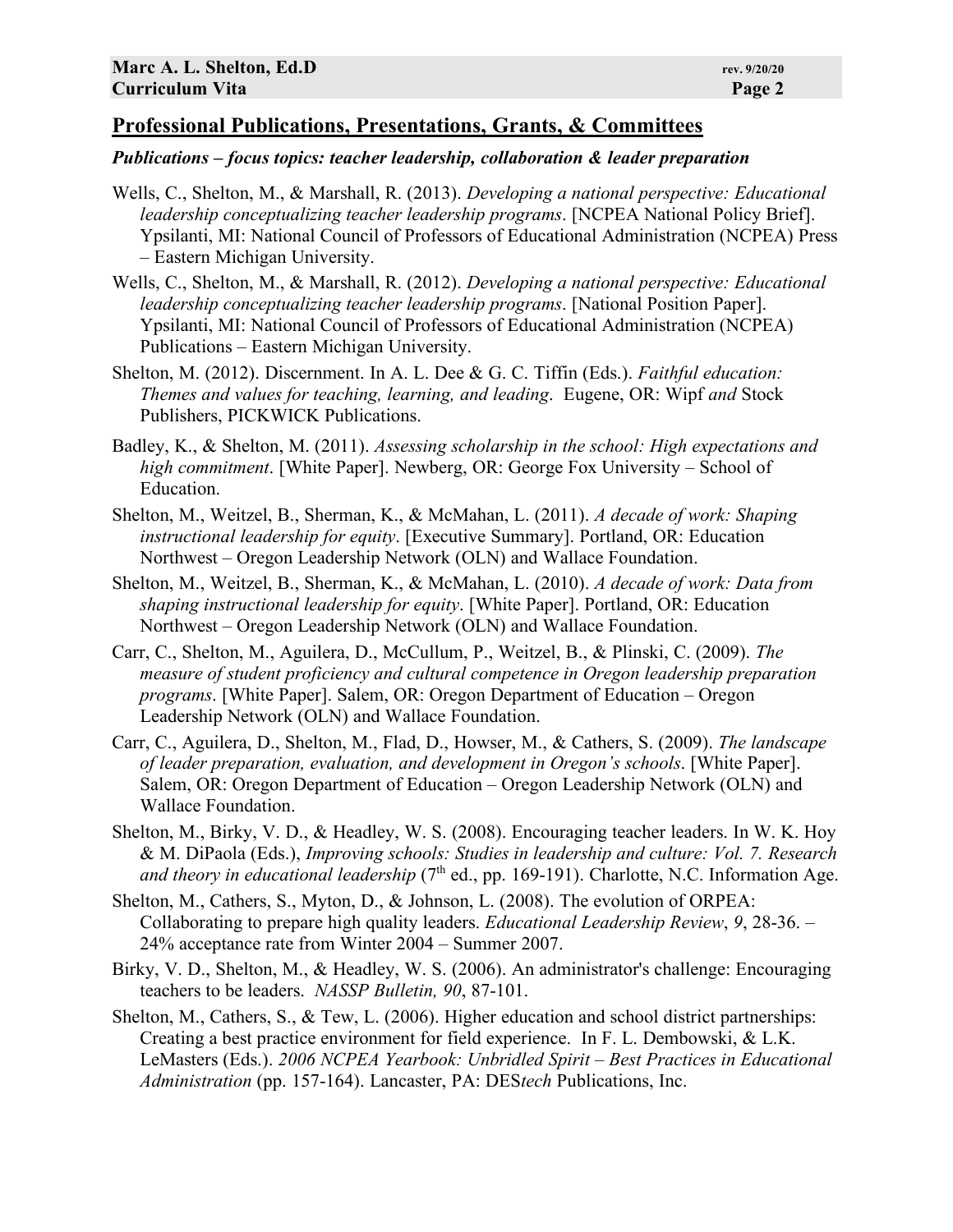- Headley, W. S., Shelton, M., & Birky, G. (2004). *Site councils in Oregon high schools 2004 council chairs' views: A preliminary report*. White Paper presented to the Oregon Department of Education – State Action for Educational Leadership Project (SAELP).
- Shelton, Marc A. L. (1993). An analysis of readiness and willingness of high school teachers to accept leadership roles. *Dissertation Abstracts International*, *54*, 05A. (UMI No. 9322977)

#### *International, National & State Conference Presentations*

- Invited presenter CEEDAR Center Cross-State Convenings, (various U.S. cities) June 2014- May 2019.
- Invited presenter in China with GFU partner universities for MAT 3+1+1 and MAT International programs, (various cities in Guangdong, Hubei, Hunan, Sichuan provinces and Beijing, Chongqing, Shanghai municipalities) – October 2011-May 2019.
- "Collaborating to Prepare Effective and Inclusive Principals for Each Student and School." ODE/COSA Special Education Fall Conference, Eugene, OR – October 4, 2019.
- "ICPEL State Affiliates: Collaborating to Prepare Effective and Inclusive Principals for Each School." 73<sup>rd</sup> Annual International Council of Professors of Educational Leadership, Aliso Viejo, CA – July 16, 2019.
- "Inclusive Principal Leadership." Webinar, CEEDAR Center & CCSSO's National Collaborative on Inclusive Principal Leadership (NCIPL) TAG – January 23, 2019.
- "The State of USA School Finance Texts: A 50-state Resource Initiative."  $15<sup>th</sup>$  Education Research Symposium, Merton College, Oxford, England – March 21-23, 2018.
- "Preparing Principals to Meet the Needs of Each Student." Webinar, CEEDAR Center http://ceedar.education.ufl.edu/portfolio/preparing-principals-to-meet-the-needs-of-allstudents/ – January 25, 2017.
- "Leaders for *All* Learners: Reforming Leadership Preparation in Oregon." TED/CEC 2016, Lexington, KY– November 9, 2016.
- "Preparing Administrators for Technology Rich Schools." 70<sup>th</sup> Annual National Council of Professors of Educational Administration, Detroit, MI – August 1, 2016.
- "Preparing Administrators for Technology Rich Schools." 12<sup>th</sup> Biennial Conference of the International Christian Community for Teacher Education (ICCTE) at Trinity Christian College in Palos Heights, IL **–** May 24, 2016.
- Invited presenter AACTE Leadership Academy, Indianapolis, IN August 20-21, 2015
- "Collaborating to Prepare Each Leader for Each School." Eighteenth Annual Oregon Association of Teacher Educators (ORATE) Conference, Portland, OR – March 6, 2015.
- "The State of NCPEA: Convening Presidential Remarks." 68<sup>th</sup> Annual National Council of Professors of Educational Administration, Camarillo, CA – August 6, 2014.
- "Teacher Leadership in EDAD: The National Perspective." 67<sup>th</sup> Annual National Council of Professors of Educational Administration, Newark, NJ – August 8, 2013.
- "Teacher Leadership: Implications for Leadership Programs." 66<sup>th</sup> Annual National Council of Professors of Educational Administration, Kansas City, MO – August 8, 2012.
- "Assessing Scholarship in the GFU SOE: Integrating Faith in Sharing Our Learning."  $10<sup>th</sup>$ Biennial Symposium of the International Community of Christian Teacher Educators (ICCTE) at Asuza Pacific University in Asuza, CA **–** May 24, 2012.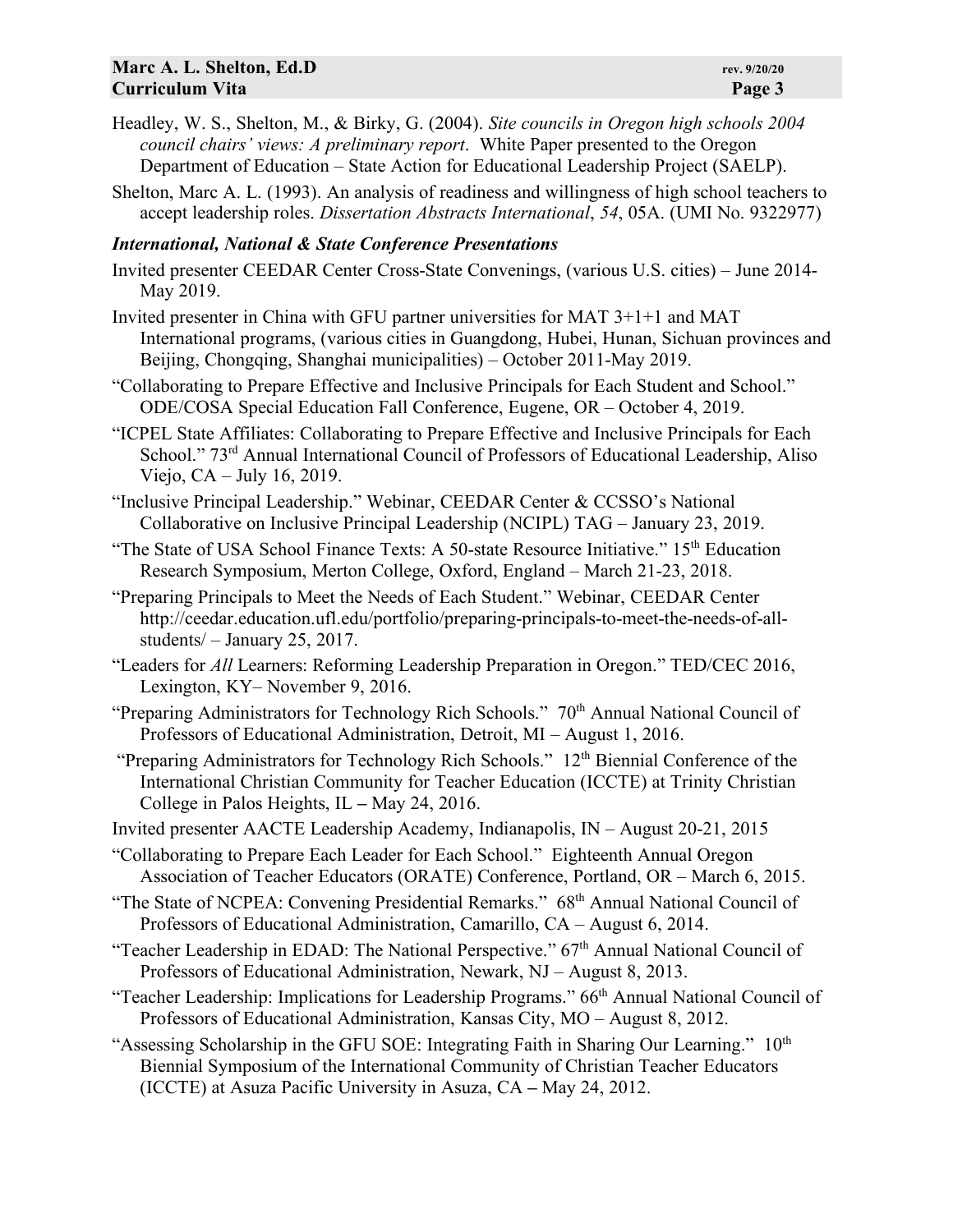- "New Professor Workshop." 65<sup>th</sup> Annual National Council of Professors of Educational Administration, Portland, OR. – August 3, 2011.
- "A Decade of Work: Shaping Leadership for Equity in Oregon's Schools." 64<sup>th</sup> Annual National Council of Professors of Educational Administration, Washington, D.C. – August 5, 2010.
- "A Decade of Work: Shaping Leadership for Equity in Oregon's Schools." Oregon Leadership Network Spring Institute, Eugene, OR – April 14, 2010.
- "The Measure of Student Proficiency and Cultural Competence in Oregon Leadership Preparation Programs." Oregon Association of Latino Administrators (OALA) Conference, Portland, OR – February 6, 2010.
- Invited participant NCPEA webinar on National Board Certification of Principals. Hosted by the National Association of Secondary School Principals (NASSP), Dick Flanary, presenter – December 14, 2009.
- "The Measure of Student Proficiency and Cultural Competence in Oregon Leadership Preparation Programs." Oregon Leadership Network Fall Institute, Portland, OR – December 2, 2009.
- "The Measure of Student Proficiency and Cultural Competence in Oregon Leadership Preparation Programs." The Oregon Teacher Standards & Practices Commission (TSPC) commissioners' meeting, Hood River, OR – November 5, 2009. Audio link retrieved 12/15/09 from, http://www.tspc.state.or.us/meetings/NOV2009/audio/4\_1.mp3
- "Assessing Leader Competence for Oregon's Children." 63rd Annual National Council of Professors of Educational Administration's (NCPEA) Summer Conference, San Antonio, TX – August 6, 2009.
- "Educating the Whole Person in a Changing World: Alternative Pathways to Teaching for Learning." Oregon Association of Teacher Education's (ORATE) Twelfth Annual Conference. Portland, OR. – February 27, 2009.
- "Discernment in Decision Making: Including More Voices in the Principal's Office." 62nd Annual National Council of Professors of Educational Administration's (NCPEA) Summer Conference, San Diego, CA – August 1, 2008.
- "Assessing the Preparation, Professional Development, and Evaluation of Principals." 62nd Annual National Council of Professors of Educational Administration's (NCPEA) Summer Conference, San Diego, CA – July 31, 2008.
- "Discernment in Decision Making: Implications for Leaders."8th Biennial Symposium of the International Community of Christian Teacher Educators (ICCTE) at Gordon College in Wenham, MA **–** May 29, 2008.
- "Navigating Policy through Collaboration, Not Competition." 61<sup>st</sup> Annual National Council of Professors of Educational Administration's (NCPEA) Summer Conference, Chicago, IL – August 3, 2007.
- "Encouraging Teachers to be Leaders." 61st Annual National Council of Professors of Educational Administration's (NCPEA) Summer Conference, Chicago, IL – August 2, 2007.
- "An Administrator's Challenge: Encouraging Teachers to be Leaders." & "A Networkshop on Administrator Licensure: Leading for Social Justice." Annual Meeting, American Educational Research Association, Chicago, IL – April 10, 2007.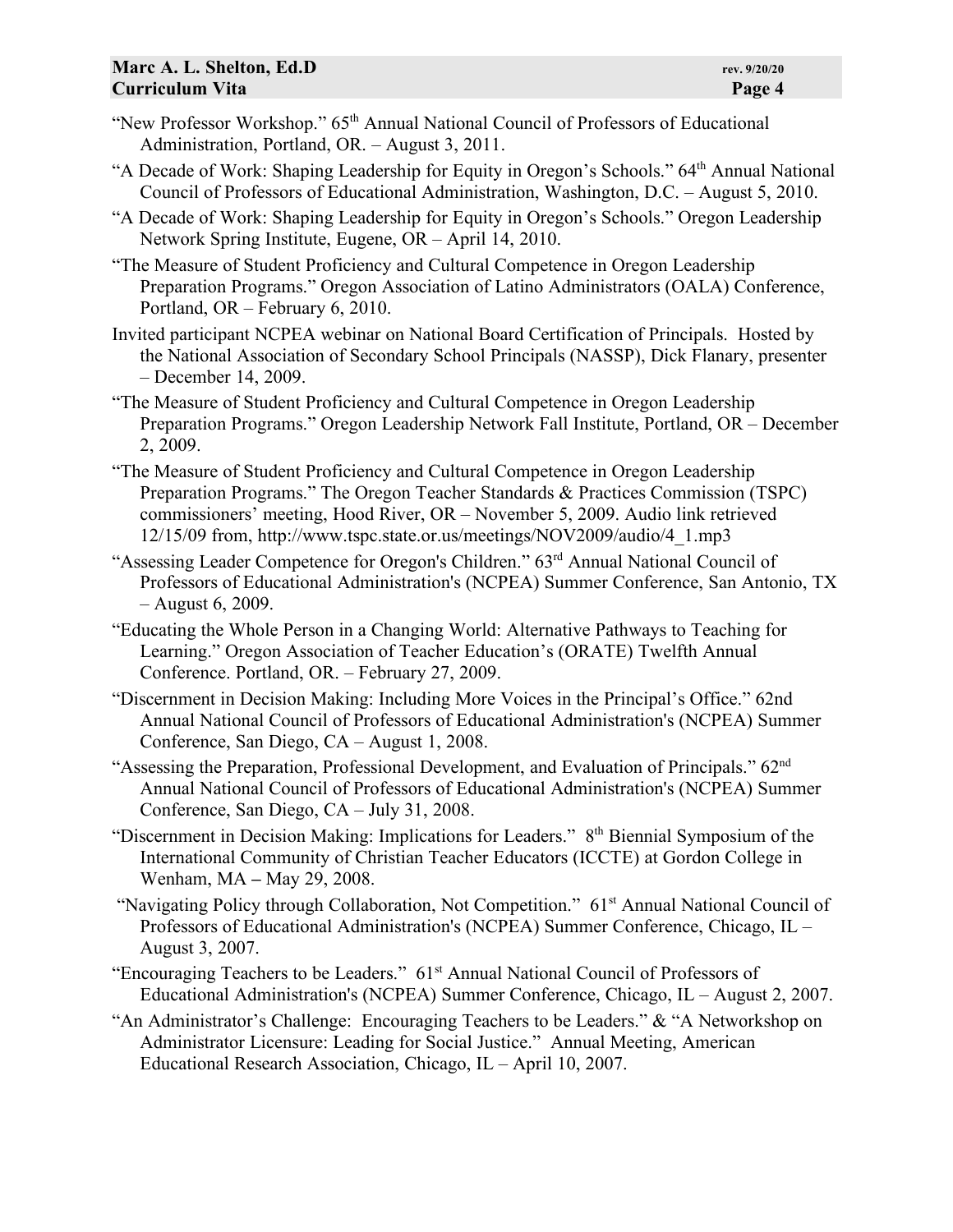- "Preparing Teachers to Work in the State's Highest Need Schools: A Statewide, Systemic Project." 59<sup>th</sup> AACTE Annual Meeting & Exhibits, New York, NY – February 25, 2007.
- "An Administrator's Challenge: Encouraging Teachers to be Leaders." 91st NASSP Annual Convention & Exposition, Las Vegas, NV – February 24, 2007.
- "An Administrator's Challenge: Encouraging Teachers to be Leaders." Tenth Annual Oregon Association of Teacher Educators (ORATE) Conference, Portland, OR – February 23, 2007.

"Higher Education and School District Partnerships: Creating a Best Practice Environment for Field Experience." 60th Annual National Council of Professors of Educational Administration's (NCPEA) Summer Conference, Lexington, KY – August 2, 2006.

- "Challenging Current Leadership Roles in High Schools: Engaging Diverse Perspectives." 59<sup>th</sup> Annual National Council of Professors of Educational Administration's (NCPEA) Summer Conference - The National Summit on the Preparation of School Leaders, Washington, DC – July 28, 2005.
- "A Partnership Model for Teaching & Learning: Preparing and Developing Highly Qualified Teachers."6th Biennial International Symposium of the Coalition of Christian Teacher Educators (CCTE) in Newberg, OR **–** May 27, 2004.
- "A Model of Support for Teaching & Learning: Preparing, Developing, and Supporting Highly Qualified Teachers." 7<sup>th</sup> Annual Oregon Association of Teacher Educators (ORATE) Conference Teacher Educators Promoting Quality and Professionalism at the Sweetbriar Inn in Tualatin, OR – February 27, 2004.
- "Belief Informs Life Or the most important thing to teach leaders!" 5th Biennial International Symposium of the Coalition of Christian Teacher Educators (CCTE) held at Calvin College, Grand Rapids, MI – May 23-25, 2002. Title: "What Does Life Teach Us About Learning?" Presented for Mark Ankeny.
- Conference participation at the "Good Teaching Matters: The Key Role of Teacher Quality in Closing the Academic Achievement Gap" Twelfth Education Trust National Conference held in Washington, DC – November 1-3, 2001.
- Conference participation at the Oregon Association of Teacher Educators (ORATE) Conference held in Eugene, OR – February 23, 2001.

## *Grants & Gifts*

- Received \$134,625 gift from the Ward Foundation to implement Understanding by Design in the School of Education and across George Fox University – Preparing Teachers for P-12 and in Higher Education Using the UbD Framework – September 2018 to June 2021.
- Received \$50,000 grant from the CEEDAR Center 1.0 and 2.0 to partner with ORPEA, Western Oregon University, and Portland State University to provide teacher and leader preparation to support struggling students – June 2018 to June 2020.
- Received \$180,000 grant from Teaching Research Institute to partner with Scot Headley, Ginny Birky, Jim Worthington, Melanie Mock, Polly Peterson, and Marie Balance to provide professional development to high-need school district educators – Literacy Across the Secondary Curriculum – June 2010 to June 2012.
- Received \$15,000 grant from the Oregon Leadership Network and Wallace Foundation for the Oregon Professors of Educational Administration research project to provide an evaluation of the Oregon Leadership Network's effectiveness and sustainability to the Wallace Foundation – November 2009 to June 2010.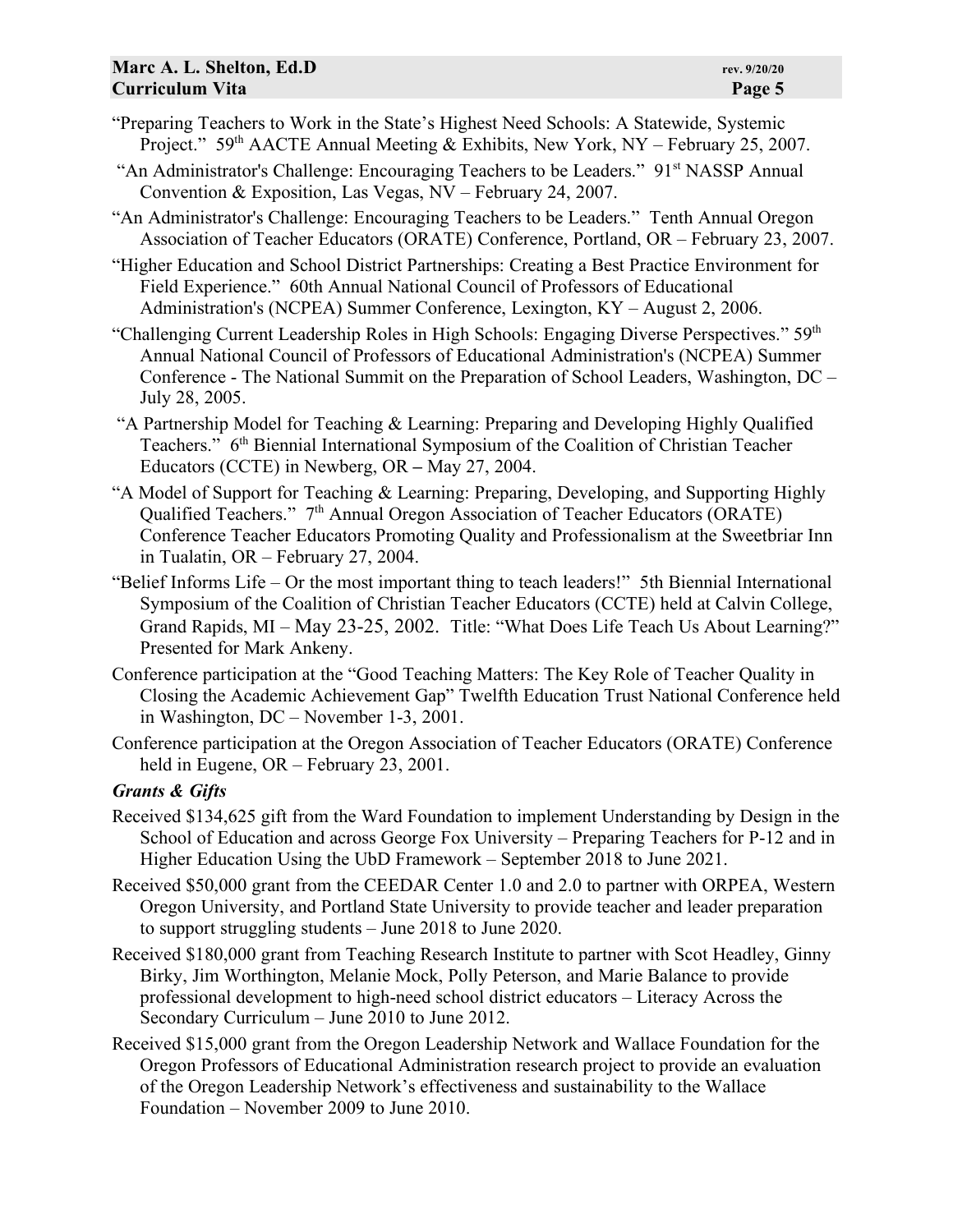- Received \$12,000 grant from the Oregon Leadership Network and Wallace Foundation for the Oregon Professors of Educational Administration research project to investigate the alignment of the ISLLC, ELCC, and the new TSPC standards for leader preparation, the preparation programs' assessments' alignment, and the replication of a survey in 2002 by the Oregon University System – November 2008 to June 2009.
- Received \$15,000 grant from the Oregon Leadership Network for the Oregon Professors of Educational Administration research project to investigate continuing administrator license preparation programs and district's administrator evaluation processes using the new TSPC standards. – November 2007 to June 2008.
- Received three \$900 grants from the GFU Faculty Development Committee for researching teacher leadership, decision-making processes in all Oregon high school 21<sup>st</sup> Century School Councils, and collaborative book. – May 2004, May 2006, & May 2011.
- Received Oregon Quality Assurance in Teaching Program to secure grant funding to use in university/high-need district partnerships to assist in preparing highly qualified teachers through the Initial Teaching License and the Continuing Teaching License and high-need endorsements, January 2003. Funded for three years for \$91,971 plus a one-year supplemental grant of \$39,500.

## *Educational Leadership State/National Committees*

- External Reviewer for Promotion & Tenure Committee, Dr. David De Jong, Director of EDAD, University of South Dakota, September 20, 2020.
- Elected to the National Council of Professors of Educational Administration (NCPEA) Executive Board for a 4-year term in 2011, served as president-elect in 2012-13, and as president in 2013-14. Served as past-president in 2014-15 and NCPEA 2011 Summer Conference lead planner/host at the Benson Hotel in Portland, OR.
- Director of Finance, International Council of Professors of Educational Leadership (ICPEL), August 2015-Present. Appointed by the NCPEA Executive Board and Executive Director.
- Organized publication series, *Taking the mystery out of each state school finance*. Ypsilanti, MI: National Council of Professors of Educational Administration (NCPEA) Press – Eastern Michigan University. (Responsible for Fifty-State Initiative of NCPEA). 2013-14.
- Appointed 2008-09 Board of Program Reviewers, NCATE and the Educational Leadership Constituent Council (ELCC) as a Specialized Professional Association (SPA) for the current Council for the Accreditation of Educator Preparation (CAEP).
- National Council for Accreditation of Teacher Education (NCATE) Program Lead Reviewer. Review administrative licensure program assignments, assessments, and data for the Educational Leadership Constituent Council (ELCC) specialized professional associations (SPA), now within CAEP, 2006-2016 (30 program reviews).
- NCPEA Publication Committee member. Peer reviews for NCPEA juried publications in print and on the *NCPEA Connexions* online website http://www.connexions.soe.vt.edu/, 2006- 2014. Reviewer for *Connexions*: Educational Leadership; Site-based Leadership; School Law; Educational Leadership Preparation domains (13 reviews). Reviewer for *ELR/Yearbook* (8 reviews).
- Co-Coordinator for the Educational Management domain of the *NCPEA Connexions Project* http://www.connexions.soe.vt.edu/Domain8.htm